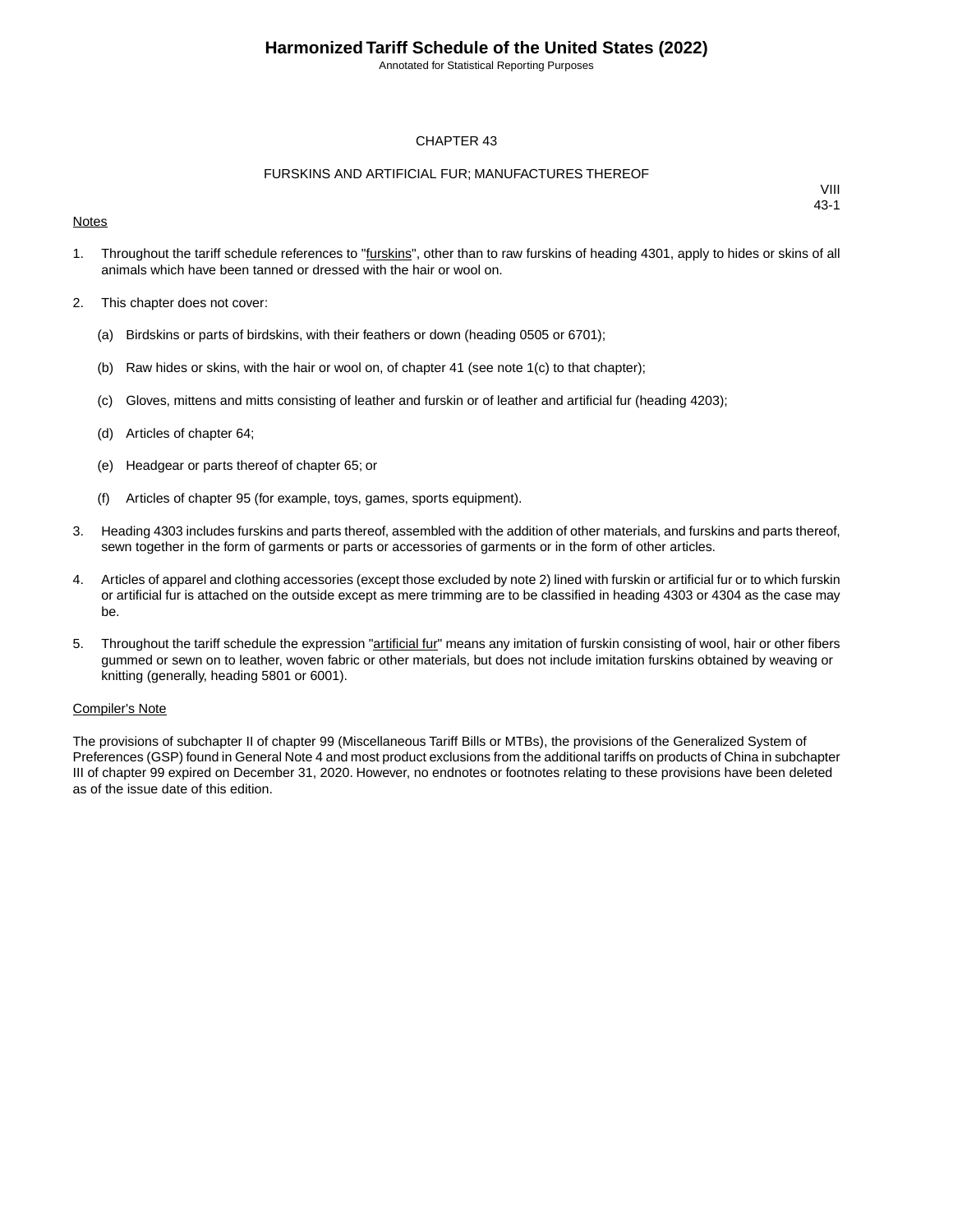Annotated for Statistical Reporting Purposes

| Heading/                 | Stat.       |                                                                                                                                                                           | Unit           |                    | Rates of Duty                                                                     |      |  |
|--------------------------|-------------|---------------------------------------------------------------------------------------------------------------------------------------------------------------------------|----------------|--------------------|-----------------------------------------------------------------------------------|------|--|
| Subheading               | Suf-<br>fix | <b>Article Description</b>                                                                                                                                                | of<br>Quantity | General            | $\mathbf{1}$<br>Special                                                           | 2    |  |
| 4301                     |             | Raw furskins (including heads, tails, paws and other pieces<br>or cuttings, suitable for furriers' use), other than raw hides and<br>skins of heading 4101, 4102 or 4103: |                |                    |                                                                                   |      |  |
| 4301.10.00               |             | Of mink, whole, with or without head, tail or paws    Free <sup>1/</sup>                                                                                                  |                |                    |                                                                                   | Free |  |
|                          | 10          |                                                                                                                                                                           |                |                    |                                                                                   |      |  |
|                          | 20          |                                                                                                                                                                           |                |                    |                                                                                   |      |  |
| 4301.30.00               | 00          | Of lamb, the following: Astrakhan, Broadtail, Caracul,                                                                                                                    |                |                    |                                                                                   |      |  |
|                          |             | Persian and similar lamb, Indian, Chinese, Mongolian or<br>Tibetan lamb, whole, with or without head, tail or paws No Free <sup>21</sup>                                  |                |                    |                                                                                   | Free |  |
|                          |             |                                                                                                                                                                           |                |                    |                                                                                   |      |  |
| 4301.60<br>4301.60.30 00 |             | Of fox, whole, with or without head, tail or paws:<br>Of silver, black or platinum fox (including those of any                                                            |                |                    |                                                                                   |      |  |
|                          |             | fox which is a mutation, or type developed, from silver,                                                                                                                  |                |                    |                                                                                   |      |  |
|                          |             |                                                                                                                                                                           |                |                    | Free (A, AU, BH, CL, 50%<br>CO, D, E, IL, JO,<br>KR, MA, OM, P,<br>PA, PE, S, SG) |      |  |
| 4301.60.60 00            |             |                                                                                                                                                                           |                |                    |                                                                                   | Free |  |
| 4301.80.02               |             | Other furskins, whole, with or without head, tail or paws                                                                                                                 |                | Free <sup>1/</sup> |                                                                                   | Free |  |
|                          | 01          |                                                                                                                                                                           |                |                    |                                                                                   |      |  |
|                          | 02          |                                                                                                                                                                           |                |                    |                                                                                   |      |  |
|                          | 03          |                                                                                                                                                                           |                |                    |                                                                                   |      |  |
|                          | 04          |                                                                                                                                                                           |                |                    |                                                                                   |      |  |
|                          | 10          |                                                                                                                                                                           |                |                    |                                                                                   |      |  |
|                          | 20          |                                                                                                                                                                           |                |                    |                                                                                   |      |  |
|                          | 40          |                                                                                                                                                                           |                |                    |                                                                                   |      |  |
|                          | 60          |                                                                                                                                                                           |                |                    |                                                                                   |      |  |
|                          | 70          |                                                                                                                                                                           |                |                    |                                                                                   |      |  |
|                          | 75          |                                                                                                                                                                           |                |                    |                                                                                   |      |  |
|                          | 80          |                                                                                                                                                                           |                |                    |                                                                                   |      |  |
|                          | 90          |                                                                                                                                                                           | No.            |                    |                                                                                   |      |  |
| 4301.90.00               | 00          | Heads, tails, paws and other pieces or cuttings, suitable                                                                                                                 |                |                    |                                                                                   | Free |  |
|                          |             |                                                                                                                                                                           |                |                    |                                                                                   |      |  |
|                          |             |                                                                                                                                                                           |                |                    |                                                                                   |      |  |
|                          |             |                                                                                                                                                                           |                |                    |                                                                                   |      |  |
|                          |             |                                                                                                                                                                           |                |                    |                                                                                   |      |  |
|                          |             |                                                                                                                                                                           |                |                    |                                                                                   |      |  |
|                          |             |                                                                                                                                                                           |                |                    |                                                                                   |      |  |
|                          |             |                                                                                                                                                                           |                |                    |                                                                                   |      |  |
|                          |             |                                                                                                                                                                           |                |                    |                                                                                   |      |  |
|                          |             |                                                                                                                                                                           |                |                    |                                                                                   |      |  |
|                          |             |                                                                                                                                                                           |                |                    |                                                                                   |      |  |
|                          |             |                                                                                                                                                                           |                |                    |                                                                                   |      |  |
|                          |             |                                                                                                                                                                           |                |                    |                                                                                   |      |  |
|                          |             |                                                                                                                                                                           |                |                    |                                                                                   |      |  |
|                          |             |                                                                                                                                                                           |                |                    |                                                                                   |      |  |
|                          |             |                                                                                                                                                                           |                |                    |                                                                                   |      |  |
|                          |             |                                                                                                                                                                           |                |                    |                                                                                   |      |  |
|                          |             |                                                                                                                                                                           |                |                    |                                                                                   |      |  |
|                          |             |                                                                                                                                                                           |                |                    |                                                                                   |      |  |
|                          |             |                                                                                                                                                                           |                |                    |                                                                                   |      |  |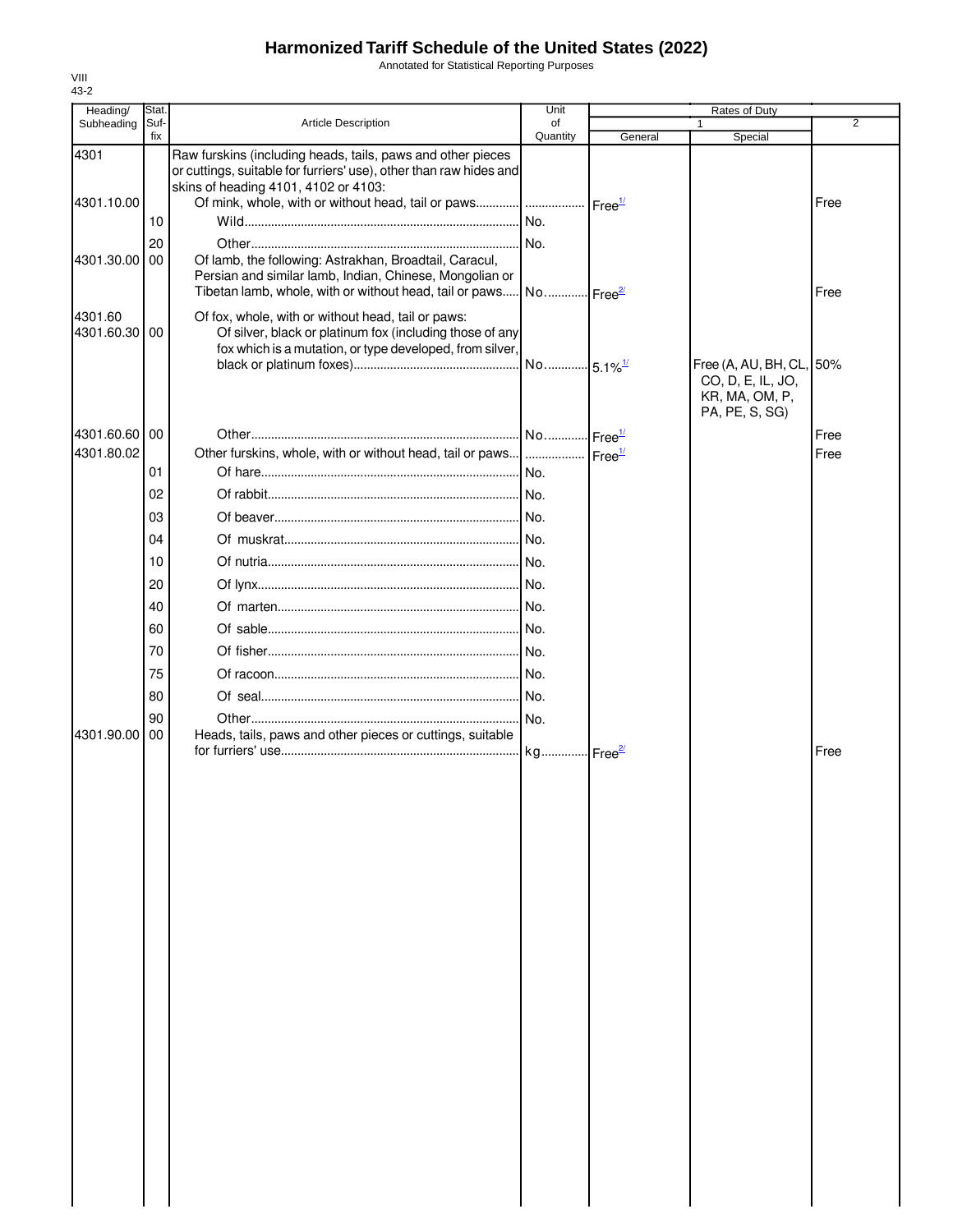Annotated for Statistical Reporting Purposes

| Heading/   | Stat. |                                                                                                                                                                                                                                                                | Unit      | Rates of Duty         |                                                                 |                |
|------------|-------|----------------------------------------------------------------------------------------------------------------------------------------------------------------------------------------------------------------------------------------------------------------|-----------|-----------------------|-----------------------------------------------------------------|----------------|
| Subheading | Suf-  | Article Description                                                                                                                                                                                                                                            | $\circ$ f |                       | $\mathbf{1}$                                                    | $\overline{2}$ |
| 4302       | fix   | Tanned or dressed furskins (including heads, tails, paws and<br>other pieces or cuttings), unassembled, or assembled (without<br>the addition of other materials) other than those of heading<br>4303:<br>Whole skins, with or without head, tail or paws, not | Quantity  | General               | Special                                                         |                |
| 4302.11.00 |       | assembled:                                                                                                                                                                                                                                                     |           | $2.1\%$ <sup>3/</sup> | Free (A, AU, BH, CL, 25%<br>CO, D, E, IL, JO,<br>KR, MA, OM, P, |                |
|            | $10$  |                                                                                                                                                                                                                                                                |           |                       | PA, PE, S, SG)                                                  |                |
|            |       |                                                                                                                                                                                                                                                                |           |                       |                                                                 |                |
|            | 20    |                                                                                                                                                                                                                                                                |           |                       |                                                                 |                |
|            |       |                                                                                                                                                                                                                                                                |           |                       |                                                                 |                |
|            |       |                                                                                                                                                                                                                                                                |           |                       |                                                                 |                |
|            |       |                                                                                                                                                                                                                                                                |           |                       |                                                                 |                |
|            |       |                                                                                                                                                                                                                                                                |           |                       |                                                                 |                |
|            |       |                                                                                                                                                                                                                                                                |           |                       |                                                                 |                |
|            |       |                                                                                                                                                                                                                                                                |           |                       |                                                                 |                |
|            |       |                                                                                                                                                                                                                                                                |           |                       |                                                                 |                |
|            |       |                                                                                                                                                                                                                                                                |           |                       |                                                                 |                |
|            |       |                                                                                                                                                                                                                                                                |           |                       |                                                                 |                |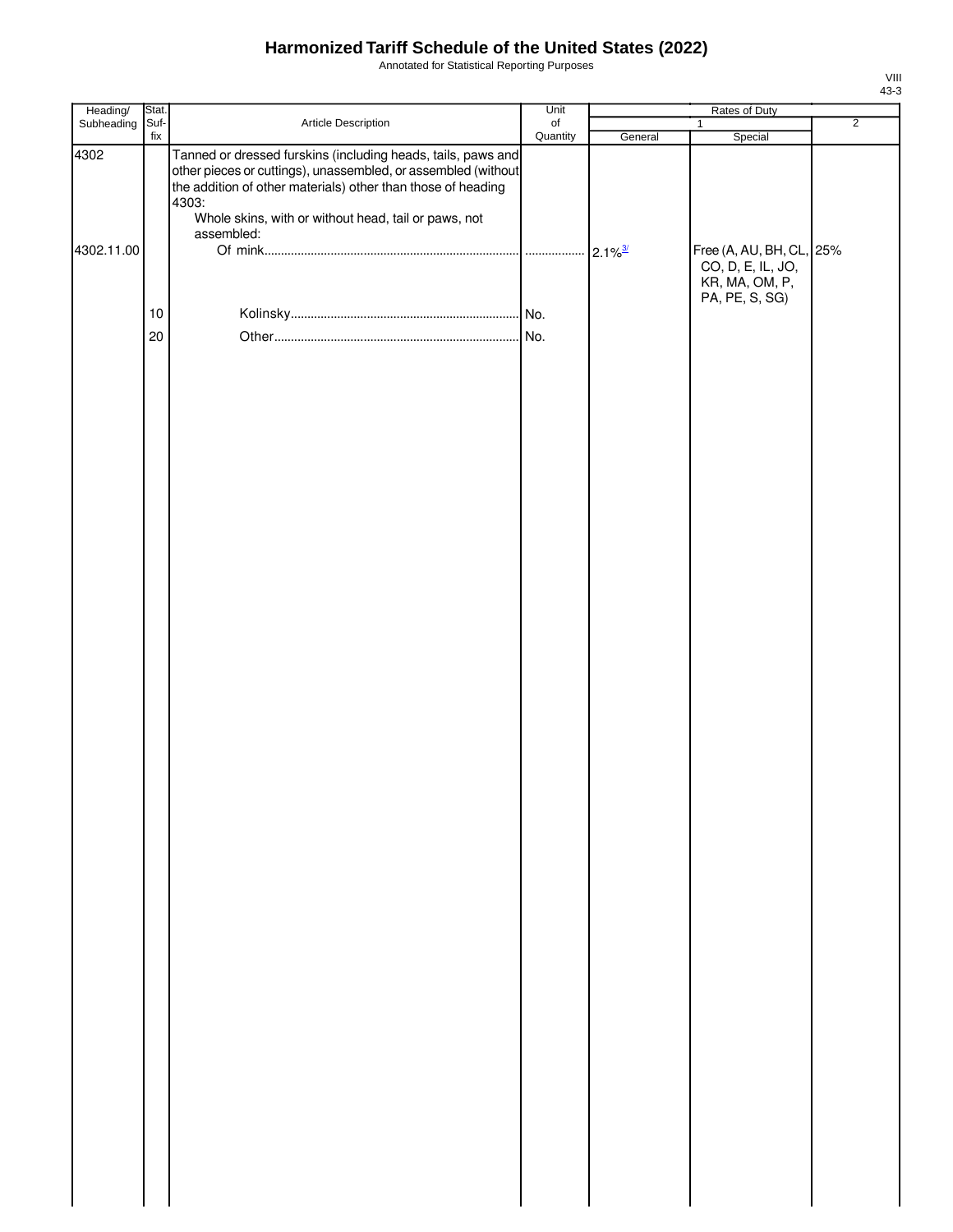Annotated for Statistical Reporting Purposes

| Heading/                                | Stat.       |                                                                                                                                                                                                                                                                                                                                                                                                              | Unit                  |                             |                                                                                   |                |
|-----------------------------------------|-------------|--------------------------------------------------------------------------------------------------------------------------------------------------------------------------------------------------------------------------------------------------------------------------------------------------------------------------------------------------------------------------------------------------------------|-----------------------|-----------------------------|-----------------------------------------------------------------------------------|----------------|
| Subheading                              | Suf-<br>fix | <b>Article Description</b>                                                                                                                                                                                                                                                                                                                                                                                   | of<br>Quantity        | General                     | 1<br>Special                                                                      | $\overline{2}$ |
| 4302 (con.)<br>4302.19<br>4302.19.13 00 |             | Tanned or dressed furskins (including heads, tails, paws and<br>other pieces or cuttings), unassembled, or assembled (without<br>the addition of other materials) other than those of heading<br>4303: (con.)<br>Whole skins, with or without head, tail or paws, not<br>assembled: (con.)<br>Other:<br>Of lamb, the following: Astrakhan, Broadtail,<br>Caracul, Persian and similar lamb, Indian, Chinese, | No 2.2% <sup>3/</sup> |                             | Free (A, AU, BH, CL, 30%<br>CO, D, E, IL, JO,<br>KR, MA, OM, P,<br>PA, PE, S, SG) |                |
| 4302.19.15 00                           |             | Of beaver, chinchilla, ermine, fisher, fitch, fox,<br>leopard, lynx, marten, nutria, ocelot, otter, pony,<br>racoon, sable or wolf:<br>Of silver, black or platinum fox (including those<br>of any fox which is a mutation, or type<br>developed, from silver, black or platinum                                                                                                                             |                       |                             |                                                                                   |                |
|                                         |             |                                                                                                                                                                                                                                                                                                                                                                                                              | No 5.6% <sup>3/</sup> |                             | Free (A, AU, BH, CL, 50%<br>CO, D, E, IL, JO,<br>KR, MA, OM, P,<br>PA, PE, S, SG) |                |
| 4302.19.30                              |             | Other:                                                                                                                                                                                                                                                                                                                                                                                                       |                       | $1.5\%$ <sup>3/</sup>       | Free (A, AU, BH, CL, 25%<br>CO, D, E, IL, JO,<br>KR, MA, OM, P,<br>PA, PE, S, SG) |                |
|                                         | 30          |                                                                                                                                                                                                                                                                                                                                                                                                              |                       |                             |                                                                                   |                |
|                                         | 40          |                                                                                                                                                                                                                                                                                                                                                                                                              |                       |                             |                                                                                   |                |
| 4302.19.45                              | 70          |                                                                                                                                                                                                                                                                                                                                                                                                              |                       | $2.2\%$ <sup>3/</sup>       | Free (A, AU, BH, CL, 30%<br>CO, D, E, IL, JO,<br>KR, MA, OM, P,                   |                |
|                                         | 30          |                                                                                                                                                                                                                                                                                                                                                                                                              |                       |                             | PA, PE, S, SG)                                                                    |                |
|                                         | 40          |                                                                                                                                                                                                                                                                                                                                                                                                              |                       |                             |                                                                                   |                |
|                                         | 70          |                                                                                                                                                                                                                                                                                                                                                                                                              |                       |                             |                                                                                   |                |
| 4302.19.55 00                           |             |                                                                                                                                                                                                                                                                                                                                                                                                              |                       |                             | Free (A, AU, BH, CL, 25%<br>CO, D, E, IL, JO,<br>KR, MA, OM, P,<br>PA, PE, S, SG) |                |
| 4302.19.60 00                           |             | Other:                                                                                                                                                                                                                                                                                                                                                                                                       | No                    | $-3.5\%$ <sup>3/</sup>      | Free (A, AU, BH, CL, 25%<br>CO, D, E, IL, JO,<br>KR, MA, OM, P,<br>PA, PE, S, SG) |                |
| 4302.19.75 00                           |             |                                                                                                                                                                                                                                                                                                                                                                                                              | No                    | $\cdot 1.7\%$ <sup>3/</sup> | Free (A, AU, BH, CL, 30%<br>CO, D, E, IL, JO,<br>KR, MA, OM, P,<br>PA, PE, S, SG) |                |
|                                         |             |                                                                                                                                                                                                                                                                                                                                                                                                              |                       |                             |                                                                                   |                |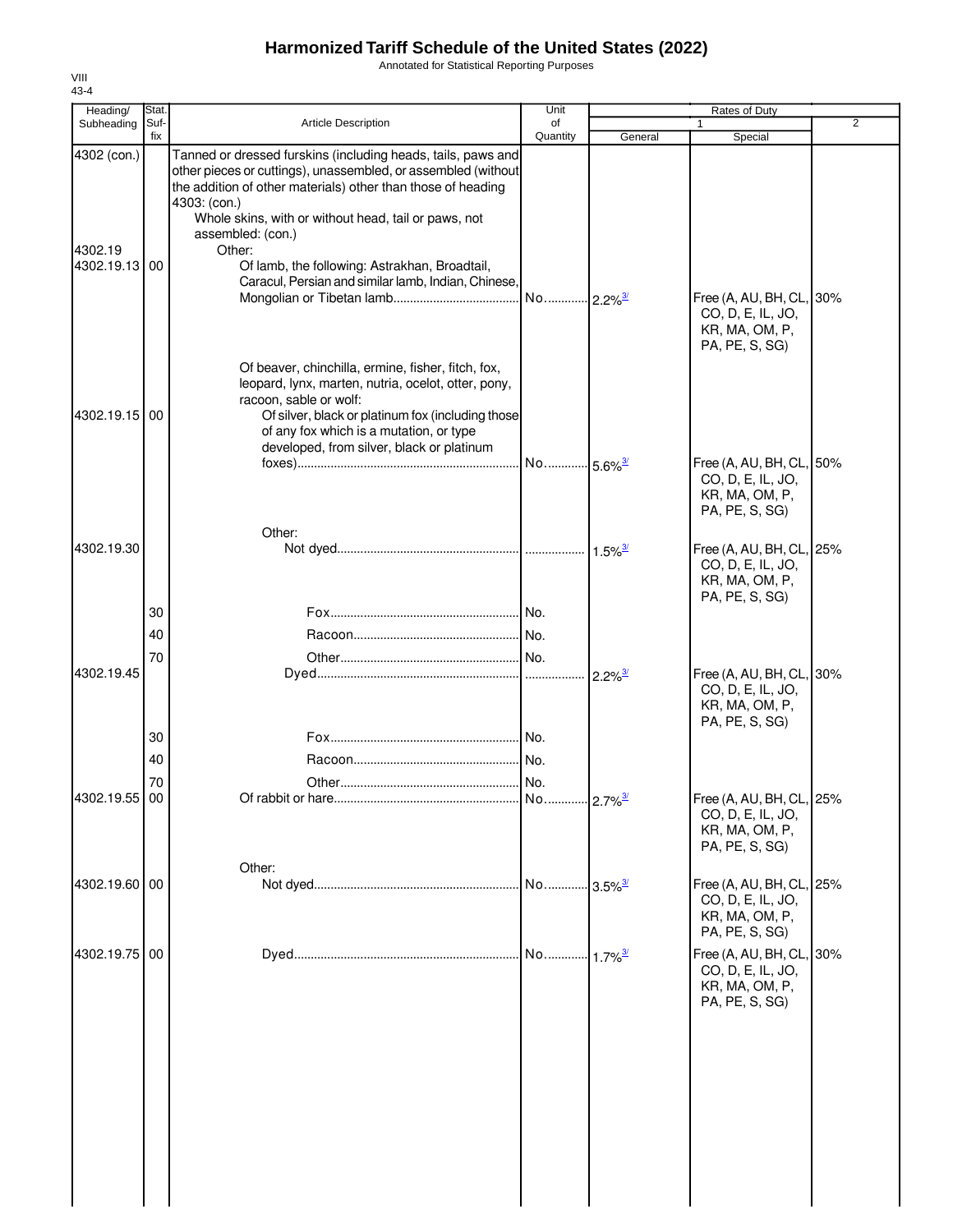Annotated for Statistical Reporting Purposes

| Heading/               | Stat.       |                                                                                                                                                                                                                                                                       | Unit           | Rates of Duty |                                                                                   |                |
|------------------------|-------------|-----------------------------------------------------------------------------------------------------------------------------------------------------------------------------------------------------------------------------------------------------------------------|----------------|---------------|-----------------------------------------------------------------------------------|----------------|
| Subheading             | Suf-<br>fix | <b>Article Description</b>                                                                                                                                                                                                                                            | of<br>Quantity | General       | 1<br>Special                                                                      | $\overline{2}$ |
| 4302 (con.)<br>4302.20 |             | Tanned or dressed furskins (including heads, tails, paws and<br>other pieces or cuttings), unassembled, or assembled (without<br>the addition of other materials) other than those of heading<br>4303: (con.)<br>Heads, tails, paws and other pieces or cuttings, not |                |               |                                                                                   |                |
| 4302.20.30 00          |             | assembled:<br>Of beaver, Caracul or Persian lamb, chinchilla, ermine,<br>fisher, fitch, fox, Kolinsky, leopard, lynx, marten, mink,                                                                                                                                   |                |               |                                                                                   |                |
|                        |             |                                                                                                                                                                                                                                                                       |                |               | Free (A, AU, BH, CL, 25%<br>CO, D, E, IL, JO,<br>KR, MA, OM, P,<br>PA, PE, S, SG) |                |
| 4302.20.60 00          |             | Other:                                                                                                                                                                                                                                                                |                |               | Free (A, AU, BH, CL, 25%<br>CO, D, E, IL, JO,<br>KR, MA, OM, P,<br>PA, PE, S, SG) |                |
| 4302.20.90 00          |             |                                                                                                                                                                                                                                                                       |                |               | Free (A, AU, BH, CL, 30%<br>CO, D, E, IL, JO,<br>KR, MA, OM, P,<br>PA, PE, S, SG) |                |
| 4302.30.00 00          |             | Whole skins and pieces or cuttings thereof, assembled kg 5.3% <sup>3/</sup>                                                                                                                                                                                           |                |               | Free (A, AU, BH, CL, 35%<br>CO, D, E, IL, JO,<br>KR, MA, OM, P,<br>PA, PE, S, SG) |                |
| 4303                   |             | Articles of apparel, clothing accessories and other articles of                                                                                                                                                                                                       |                |               |                                                                                   |                |
| 4303.10.00             |             | furskin:                                                                                                                                                                                                                                                              |                |               | Free (A*, AU, BH,<br>CL, CO, D, E, IL,<br>JO, KR, MA, OM,<br>P, PA, PE, S, SG)    | 50%            |
|                        | 30          |                                                                                                                                                                                                                                                                       | . No.          |               |                                                                                   |                |
|                        | 60          |                                                                                                                                                                                                                                                                       | No.            |               |                                                                                   |                |
| 4303.90.00 00          |             |                                                                                                                                                                                                                                                                       |                |               |                                                                                   | 50%            |
|                        |             |                                                                                                                                                                                                                                                                       |                |               | Free (A+, AU, BH,<br>CL, CO, D, E, IL,<br>JO, KR, MA, OM,                         | 74%            |
|                        |             |                                                                                                                                                                                                                                                                       |                |               | P, PA, PE, S, SG)                                                                 |                |
|                        |             |                                                                                                                                                                                                                                                                       |                |               |                                                                                   |                |
|                        |             |                                                                                                                                                                                                                                                                       |                |               |                                                                                   |                |
|                        |             |                                                                                                                                                                                                                                                                       |                |               |                                                                                   |                |
|                        |             |                                                                                                                                                                                                                                                                       |                |               |                                                                                   |                |
|                        |             |                                                                                                                                                                                                                                                                       |                |               |                                                                                   |                |